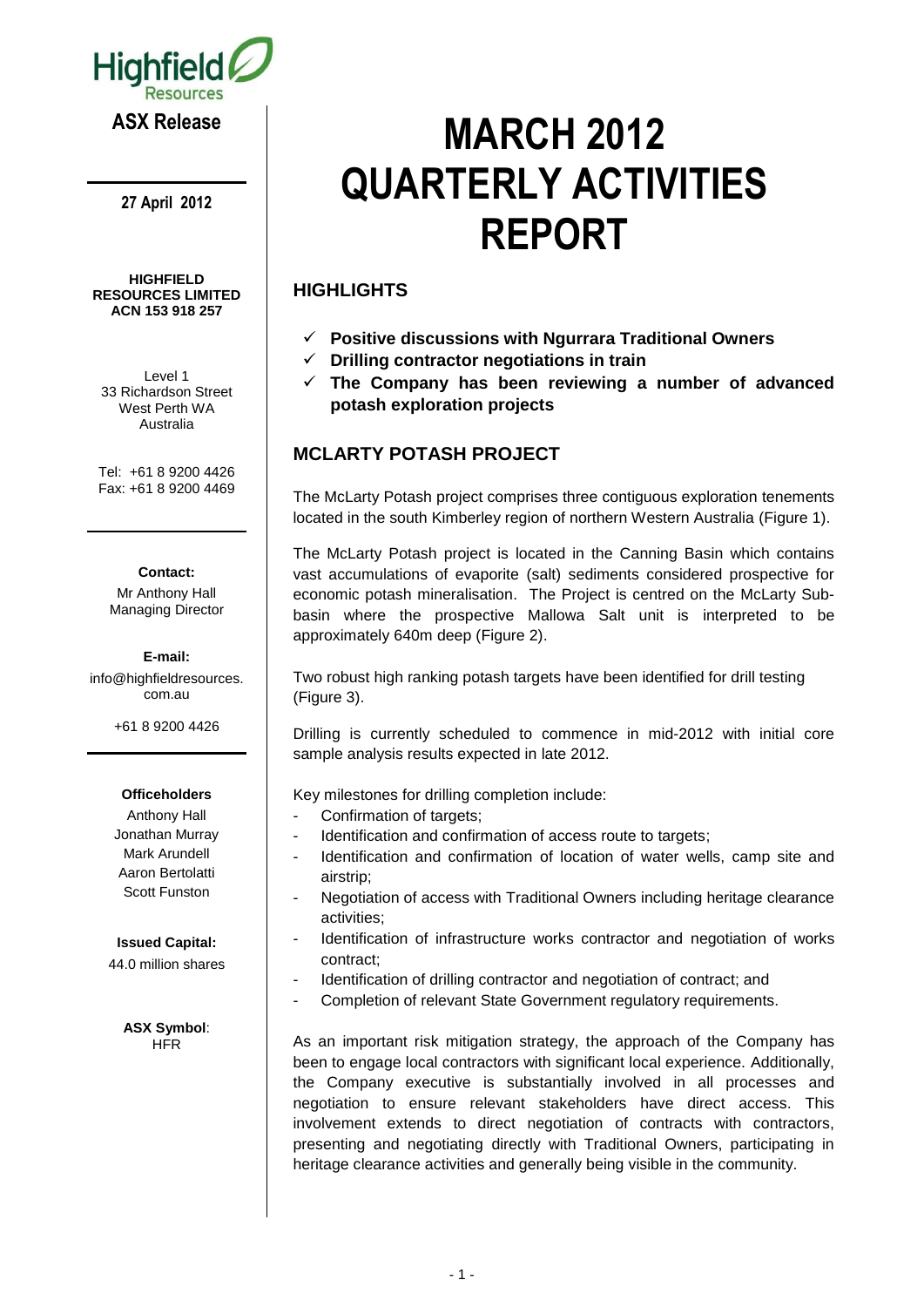

The Company's focus is on discovering economic potash mineralisation which will ensure there is long term participation in the Kimberley region of Western Australia. The Company intends to be active participants in the community and appropriately engage with all key stakeholders. Significantly, this extends to establishing positive relations with the Ngurrara Traditional Owners, the traditional owners of the country where the tenements are located.

Important progress has been made over the past quarter including:

- Access route determined;
- Positive initial discussions with Ngurrara Traditional Owners; and
- Drilling contractor negotiations ongoing with locally based contractor with significant Canning Basin experience

# **CORPORATE**

The Company has been evaluating a number of opportunities during the last quarter. A number of advanced potash projects have been offered for review both in Australia and overseas.

## **Anthony Hall Managing Director**

*The information in this report that relates to Mineral Resources and Exploration Results are based on information compiled by Mr Mark Arundell who is a member of the Australian Institute of Geoscientists. Mr Arundell is the Exploration Director of Highfield Resources Limited. Mr Arundell has sufficient experience which is relevant to the style of mineralisation and type of deposit under consideration and to the activity which he is undertaking to qualify as a Competent Person as defined in the 2004 Edition of the "Australasian Code for Reporting of Exploration Results, Mineral Resources and Ore Reserves". Mr Arundell consents to the inclusion in the report of the matters based on his information in the form and context in which it appears.*

\_\_\_\_\_\_\_\_\_\_\_\_\_\_\_\_\_\_\_\_\_\_\_\_\_\_\_\_\_\_\_\_\_\_\_\_\_\_\_\_\_\_\_\_\_\_\_\_\_\_\_\_\_\_\_\_\_\_\_\_\_\_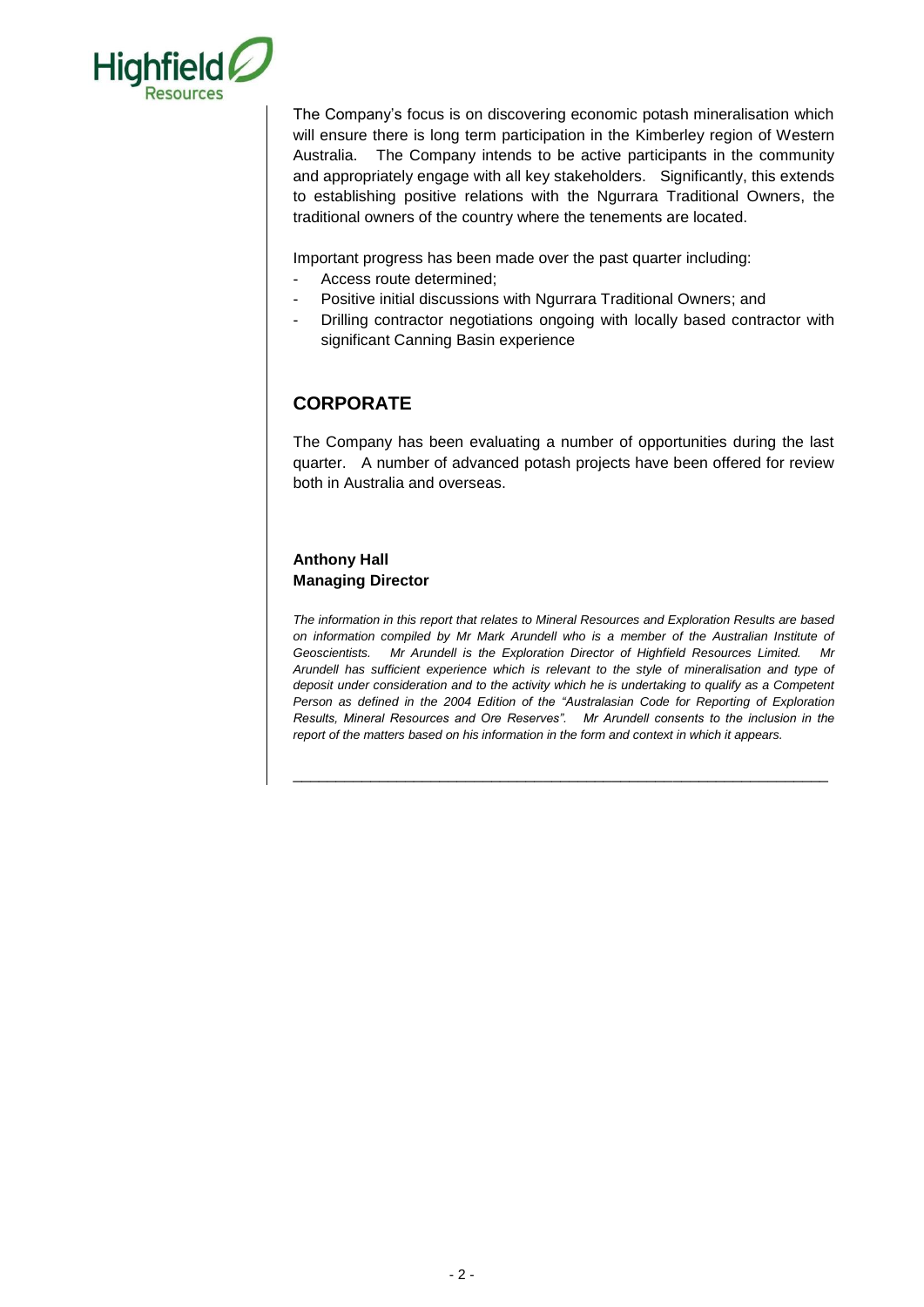

### **Figure 1 – Project Location Map**